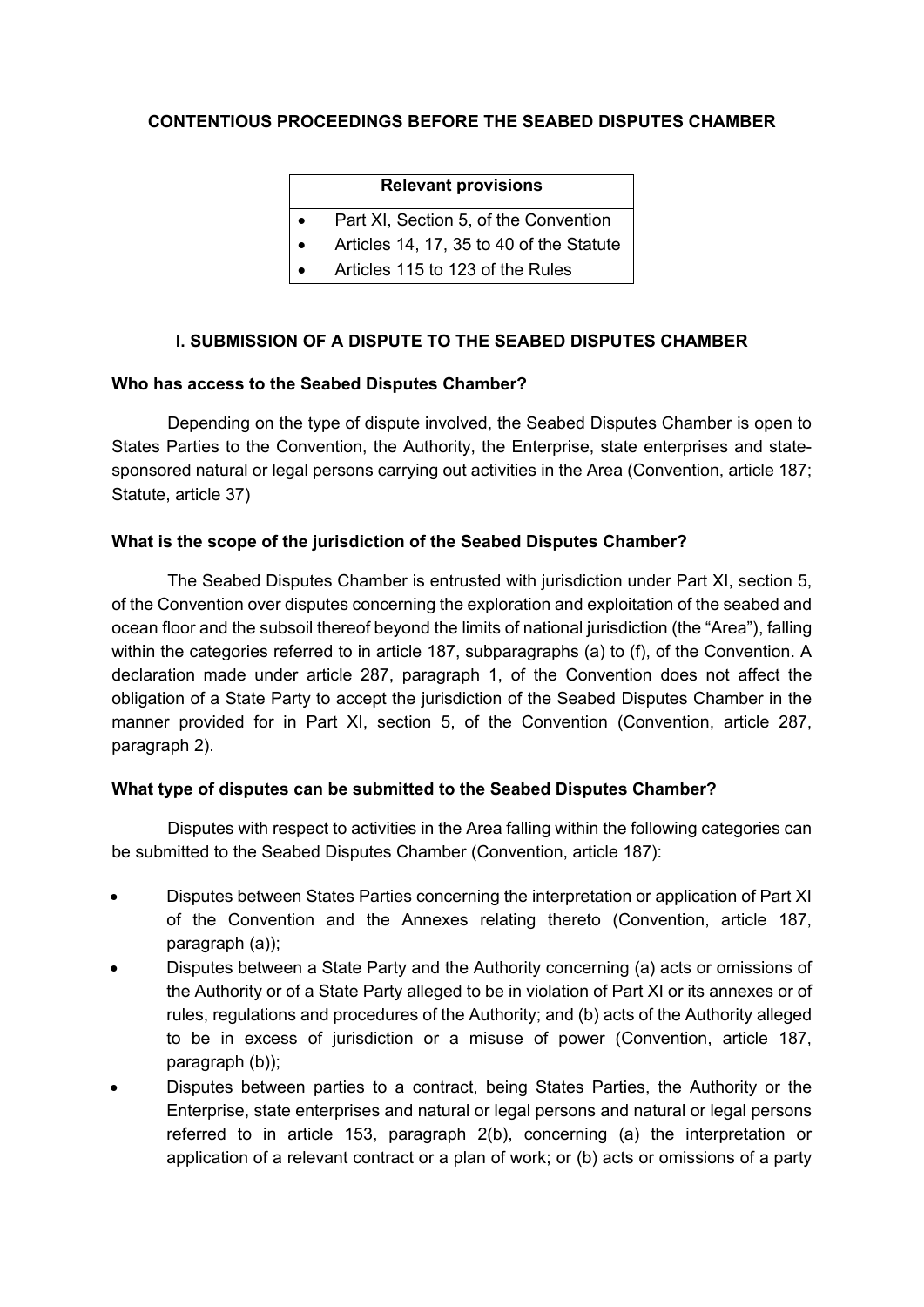to the contract relating to activities in the Area and directed to the other party or directly affecting its legitimate interests (Convention, article 187, paragraph (c));

- Disputes between the Authority and a prospective contractor concerning the refusal of a contract or a legal issue arising in the negotiation of the contract (Convention, article 187, paragraph 1(d));
- Disputes between the Authority and a State Party, a state enterprise or a natural or legal person, where it is alleged that the Authority has incurred liability as provided for in Annex III, article 22, of the Convention, which deals with "responsibility or liability for any damage arising out of wrongful acts in the exercise of its [the Authority's] powers and functions" (Convention, article 187, paragraph 1(d)); and
- Any other disputes for which the jurisdiction of the Chamber is specifically provided in the Convention (Convention, article 187, paragraph (f)).

# **Can disputes alternatively be submitted to an** *ad hoc* **chamber of the Seabed Disputes Chamber or a special chamber of the Tribunal?**

Disputes between States Parties concerning the interpretation or application of Part XI of the Convention and the Annexes relating thereto (Convention, article 187, paragraph (a)) can, at the request of one party, be submitted to an *ad hoc* chamber consisting of three members of the Seabed Disputes Chamber, or, at the request of all parties, be submitted to a special chamber of the Tribunal (Convention, article 188, paragraph 1; Statute, articles 15, 17, 36).

## **Can disputes alternatively be submitted to commercial arbitration?**

Disputes concerning the interpretation or application of a relevant contract shall be submitted, at the request of any party to the contract, to binding commercial arbitration, unless the parties otherwise agree. However, the arbitral tribunal will not have jurisdiction to decide any question of interpretation of the Convention. If a dispute concerning a relevant contract, which has been submitted to commercial arbitration, also involves a question of the interpretation of Part XI and the Annexes relating thereto, with respect to activities in the Area, that question must be referred to the Seabed Disputes Chamber for a ruling (Convention, article 188, paragraph 2; Rules, article 123).

# **Are there limitations on the jurisdiction of the Seabed Disputes Chamber?**

The Seabed Disputes Chamber cannot rule on the exercise by the Authority of its discretionary powers in accordance with Part XI and cannot substitute its discretion for that of the Authority. It also cannot give a ruling on the question as to whether any rules, regulations and procedures of the Authority are in conformity with the Convention, nor can it declare invalid any such rules, regulations and procedures (Convention, Article 189).

## **What procedure applies before the Seabed Disputes Chamber?**

In disputes between States Parties or between States Parties and the Authority, the procedure to be applied by the Seabed Disputes Chamber is the same as in cases before the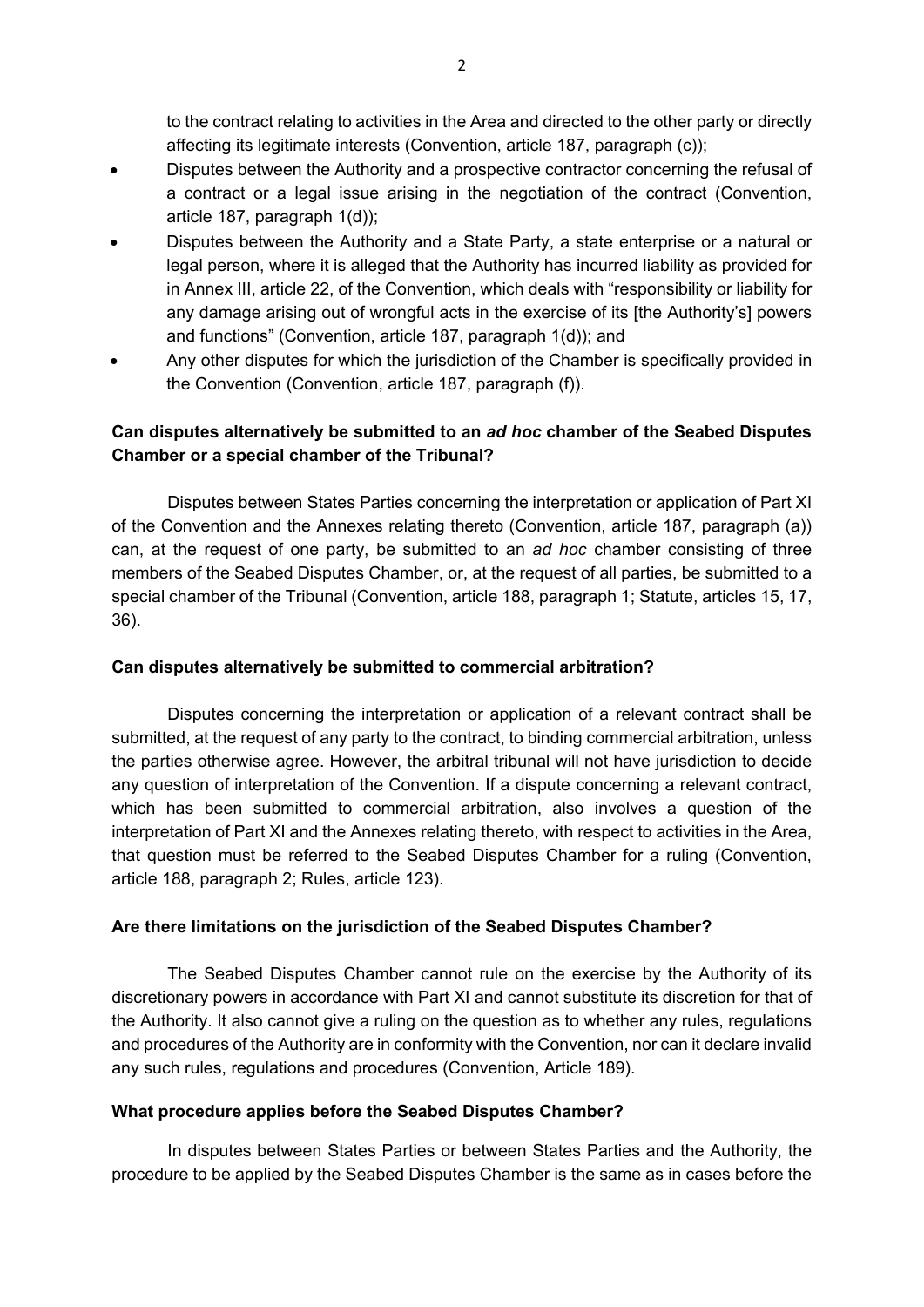Tribunal sitting as a whole (Rules, article 115). Different procedural rules apply to all other disputes before the Seabed Disputes Chamber (Rules, article 116). These rules provide for the speedy dispatch of cases to which the Enterprise, state enterprises, natural or legal persons, or prospective contractors are a party.

# **How are proceedings instituted before the Seabed Disputes Chamber?[1](#page-2-0)**

Proceedings may be instituted before the Seabed Disputes Chamber either by written application or by notification of a special agreement between the parties to submit a dispute to the Seabed Disputes Chamber.

For disputes between States Parties or between States Parties and the Authority, proceedings are instituted before the Seabed Disputes Chamber in the same manner as before the Tribunal sitting as a whole (Statute, article 24, paragraph 1; Rules, articles 54 and 55). The following questions give additional details concerning the filing of a written application and the notification of a special agreement in disputes involving a natural or legal person or a state enterprise.

# **What should a written application include in disputes involving the Enterprise, state enterprises, natural or legal persons or prospective contractors?**

To institute proceedings before the Chamber by application, the applicant must submit a written application to the Registry of the Tribunal. This application must include:

- The name of the applicant and, where the applicant is a natural or legal person, the permanent residence or address or registered office address thereof;
- The name of the respondent and, where the respondent is a natural or legal person, the permanent residence or address or registered office address thereof;
- The sponsoring State, in any case where the applicant is a natural or legal person or a state enterprise;
- The sponsoring State of the respondent, in any case where the party against which the claim is brought is a natural or legal person or state enterprise;
- An address for service at the seat of the Tribunal;
- The subject of the dispute and the legal grounds on which jurisdiction is said to be based; and the precise nature of the claim, together with a statement of the facts and legal grounds on which the claim is based;
- The decision or measure sought by the applicant; and

**.** 

The evidence on which the application is founded (Rules, article 117).

#### **What should the notification of a special agreement in disputes involving the Enterprise, state enterprises, natural or legal persons or prospective contractors include?**

When proceedings are brought before the Chamber by the notification of a special agreement, the notification must indicate:

<span id="page-2-0"></span><sup>1</sup> Further information on the institution of proceedings is available in chapter 2, section I, of the *Guide to Proceedings*.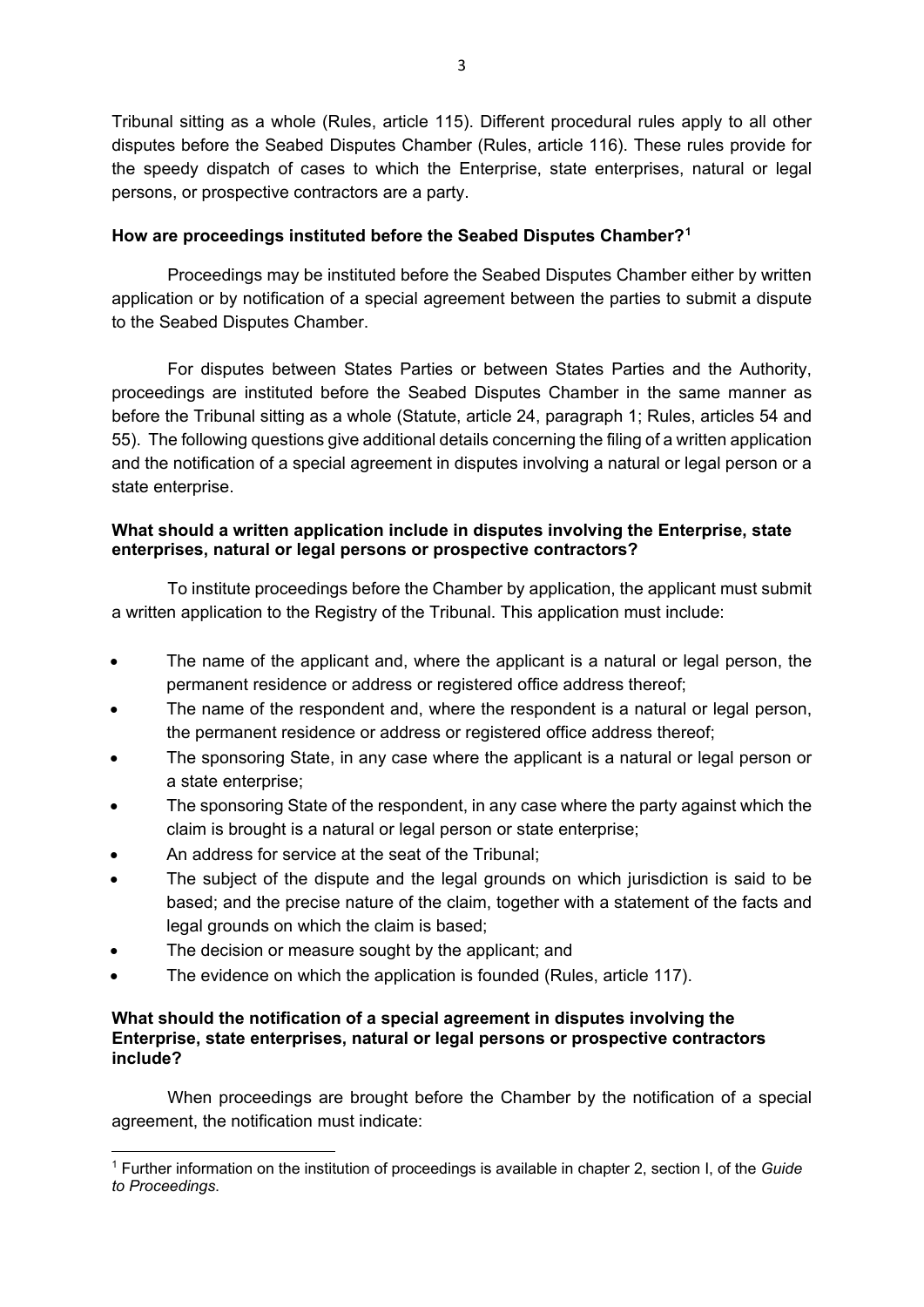- The parties to the case and any sponsoring States of the parties;
- The subject of the dispute and the precise nature of the claims of the parties, together with a statement of the facts and legal grounds on which the claims are based;
- The decisions or measures sought by the parties; and
- The evidence on which the claims are founded (Rules, article 120, paragraph 1).

The notification must also provide information regarding participation and appearance in the proceedings by sponsoring States Parties (Rules, article 120, paragraph 2).

# **II. WRITTEN PROCEEDINGS[2](#page-3-0)**

# **What do written proceedings in disputes between States Parties or between States Parties and the Authority consist of?**

In disputes between States Parties or between States Parties and the Authority, the written proceedings consist of memorials, counter-memorials and, if the Chamber so authorizes, a reply and a rejoinder, as well as all documents in support (Rules, article 44, paragraph 2; article 60; article 61, paragraph 3). The time-limits for the filing of each pleading must not exceed six months (Rules, article 59, paragraph 1).

# **What do written proceedings in disputes involving the Enterprise, State enterprises, natural or legal persons or prospective contractors consist of?**

Written proceedings in a dispute instituted by an application consist of the application and the defence. The application must be served on the respondent (Rules, article 118, paragraph 1). Within two months after service of the application, the respondent must lodge a defence, stating:

- The name of the respondent and, where the respondent is a natural or legal person, the permanent residence or address or registered office address thereof;
- An address for service at the seat of the Tribunal;
- The matters in issue between the parties and the facts and legal grounds on which the defence is based;
- The decision or measure sought by the respondent; and
- The evidence on which the defence is founded (Rules, article 118, paragraph 2).

The time-limit for the response may be extended, at the request of the respondent, by the President of the Seabed Disputes Chamber. However, the President needs to be satisfied that there is adequate justification for the request (Rules, article 118, paragraph 3).

When a dispute is instituted by special agreement, the parties' statements of facts and legal grounds are included in the notification, which may constitute the entirety of the written proceedings (Rules, article 120).

<span id="page-3-0"></span>**<sup>.</sup>** <sup>2</sup> Further information on the conduct of written proceedings is available in chapter 2, section II, of the *Guide to Proceedings*.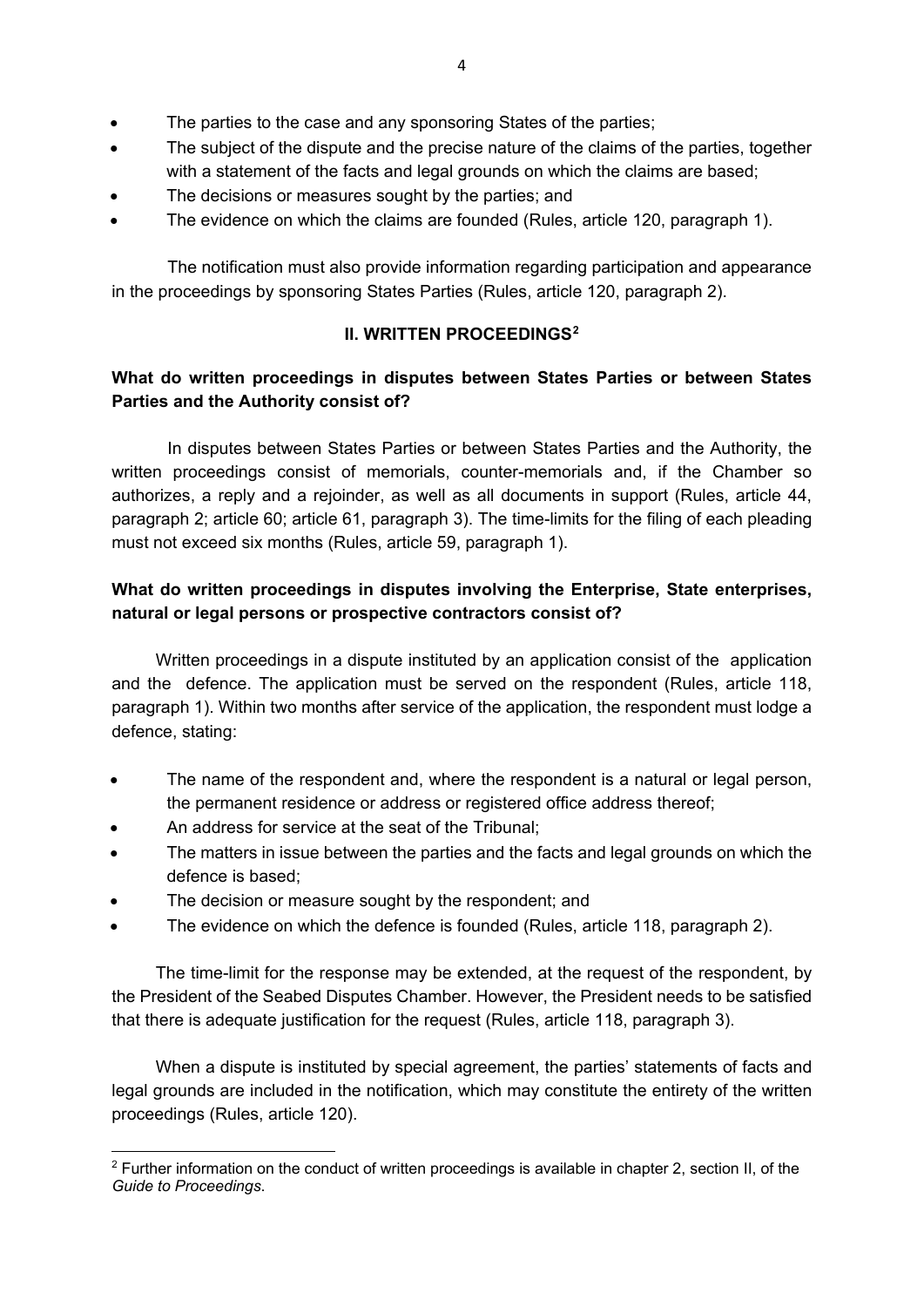# **What are the time-limits for the filing of pleadings in a dispute involving the Enterprise, state enterprises, natural or legal persons or prospective contractors?**

Both in proceedings instituted by an application and by the notification of a special agreement, the Seabed Disputes Chamber may authorize or direct the filing of further pleadings (in addition to the application and defence or the notification of a special agreement) if the parties are so agreed or the Chamber decides, *proprio motu* or at the request of a party, that these pleadings are necessary. The President of the Chamber shall fix the time-limits within which these pleadings are to be filed (Rules, article 121).

# **III. ORAL PROCEEDINGS[3](#page-4-0)**

## **When is the date for the opening of oral proceedings fixed?**

In both type of disputes mentioned above, the date for the opening of oral proceedings is fixed by the Seabed Disputes Chamber within six months from closure of the written proceedings (Rules, article 69, paragraph 1). In fixing the date, the Chamber will consider the need to hold the hearing without unnecessary delay and any special circumstances, including the urgency of the case or other cases on the List of cases (Rules, article 69, paragraph 2(a), (c)).

# **IV. PARTICIPATION OF SPONSORING STATES**

## **Can a sponsoring State participate in proceedings before the Seabed Disputes Chamber in disputes involving State-sponsored natural or legal persons?**

If a State-sponsored natural or legal person is a party to a dispute before the Seabed Disputes Chamber, the sponsoring State must be given notice and has the right to participate in the proceedings by submitting written or oral statements. If an action is brought against a State Party by a natural or legal person sponsored by another State Party, the respondent State may request the State sponsoring that person to appear in the proceedings on behalf of that person. Failing such appearance, the respondent State may arrange to be represented by a legal person of its nationality (Convention, article 190; Rules article 119).

For disputes submitted by special agreement, information regarding participation by sponsoring States should be provided in the notification of special agreement (Rules, article 120, paragraph 2).

**.** 

<span id="page-4-0"></span><sup>3</sup> Further information on the conduct of oral proceedings is available in chapter 2, section IV, of the *Guide to Proceedings*.